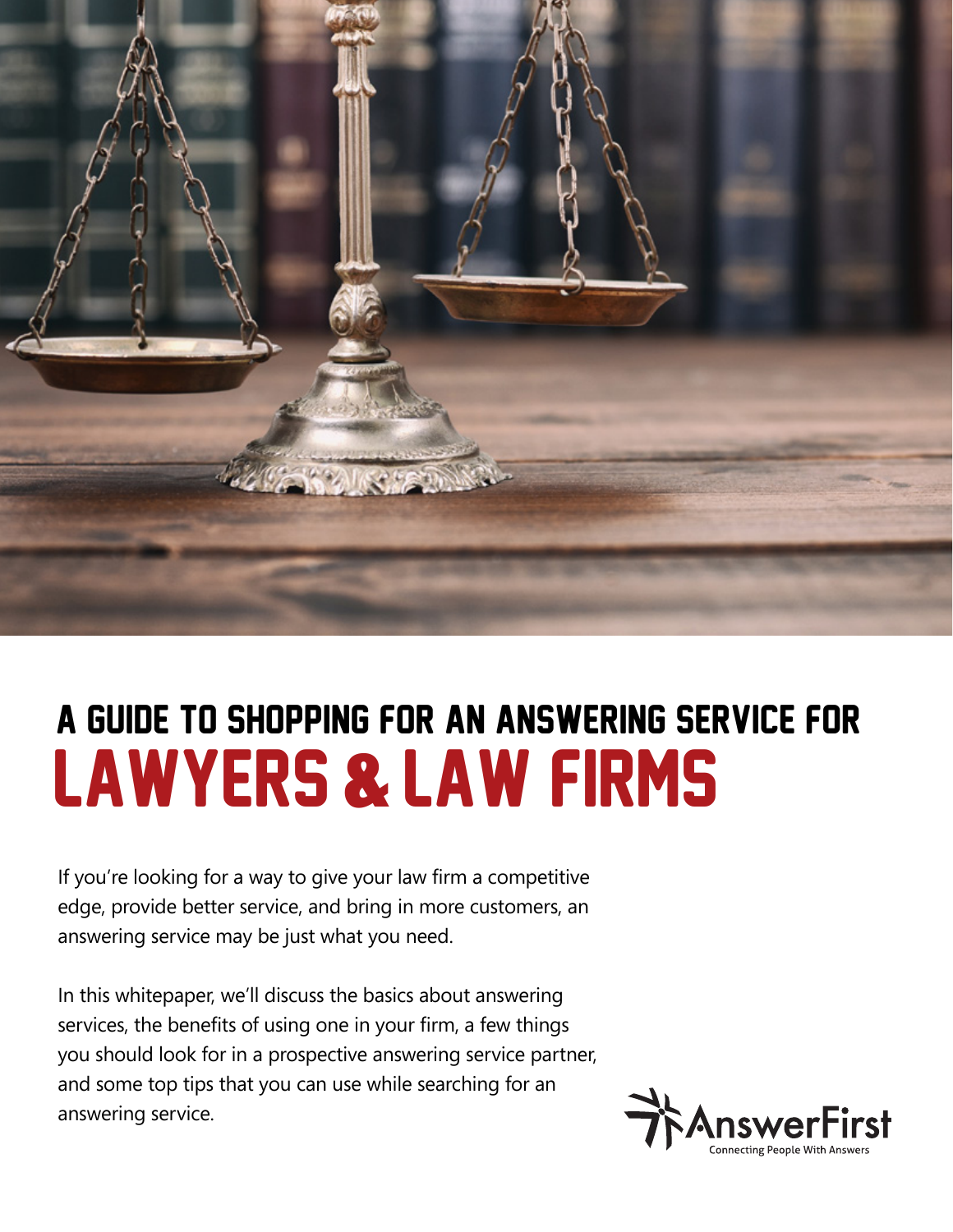## Understanding The Basics

A 24/7 answering service is exactly what it sounds like. Using basic call forwarding, you route calls made to your office to an outside service where a virtual receptionist or customer service representative answers your calls, listens to your clients' questions or issues, and takes the appropriate actions.

Call answering services can be used to replace your reception team completely, but are most often used to augment inhouse staff, especially during non-business hours.

For example, if a new client is looking to schedule a free consultation and calls outside of regular office hours, he or she may normally get a voicemail, but with a call answering service these calls can be routed directly to an experienced receptionist. Each caller can get personalized service, even when your team is unavailable or out of the office.

#### Benefits Of Using A 24/7 live Answering Service

Using a true 24/7 live answering service has a number of great benefits for your law office. Here are just a few of them.

- **No more voicemails or robotic menus** Even outside of office hours, your clients no longer have to leave a voicemail or navigate through a touch-tone menu to leave a message, or contact their attorney. They will always get a friendly, real person on the other end of the line, who will listen to their issues and respond according to your instructions. Using a professional answering service ensures your clients always feel like they can reach your office and that they receive amazing customer service when they do.
- **Never miss out on a lead** If a potential client calls your office and gets a voicemail, or a "busy" signal, he or she might not call again, and instead look for another attorney. With a call answering service, you never have to worry about missing calls.

## "with a call **ANSWERING** service, you never have to worry about missing calls."

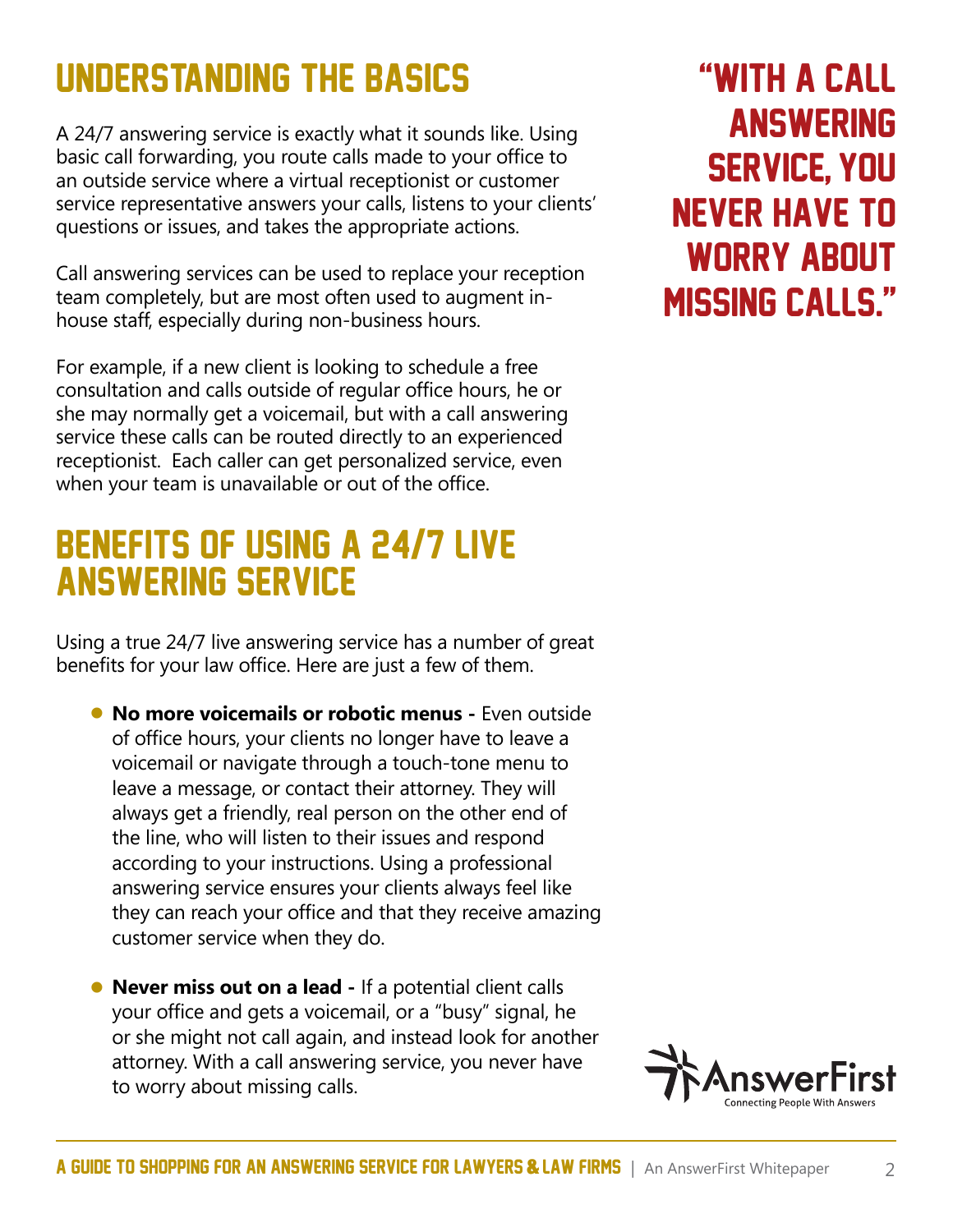- **Avoid unnecessary interruptions** If you work as an independent lawyer, or your office is not yet big enough for a reception team, answering phone calls can be a big drain on your time and resources. A call answering service can help you minimize interruptions by taking messages and delivering them to you via text, email or voicemail, and can also ensure that only vetted, high-quality potential and existing clients get their calls put through to you and your team.
- **Benefits your image and reputation** Your virtual receptionist will answer with the name of your law firm, and give the impression that they are part of your office staff – because they are! This helps improve your brand image, particularly if you run a smaller firm with only a few employees, and no dedicated reception staff.

### What To Look For while shopping

So, you want to hire a call answering service for your law firm – but you're not sure where to start. Let's look at a few of the things you should be looking for, so that you can determine whether or not a prospective call answering service is a good partner for your firm.

- **Specialization** First and foremost, find an answering service that has experience working with attorneys and legal firms. Even though answering services act as customer service professionals, not legal professionals, you want to find a service that's comfortable and familiar working with callers seeking legal assistance.
- **24/7/365 Service** Never settle for a service that's not available 24/7/365. The biggest advantage of using a call answering service is that you can "staff" your reception office 24/7. If a client has a question at 1 am, he or she can call and be connected to a virtual receptionist – or if a client has an issue on a holiday, he or she can still call and talk to a live person. 24/7/365 service ensures that your clients can always connect with you, even after hours, on holidays and on weekends.

"First and foremost, find an answering service that has experience working with attorneys or legal firms."

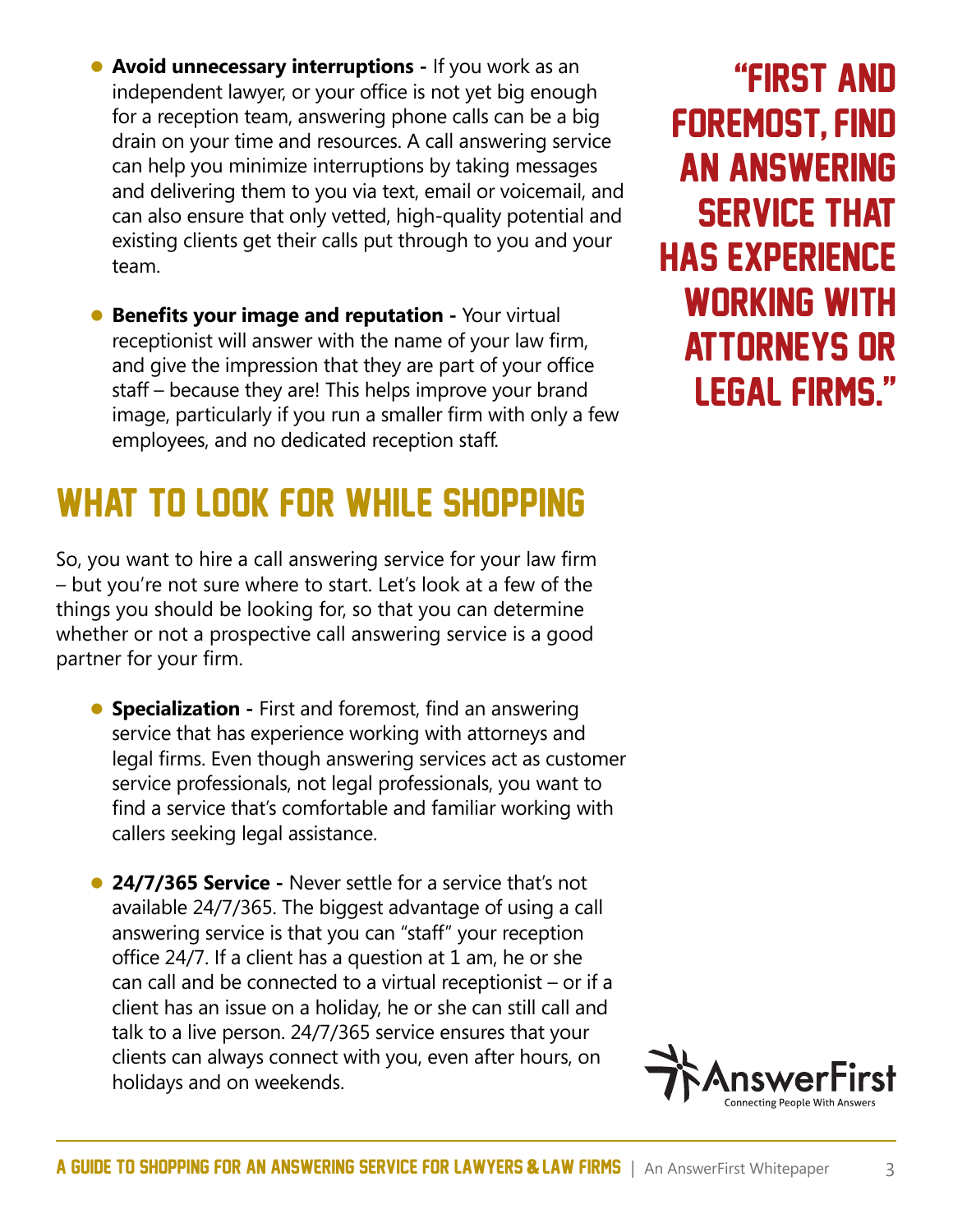- **Case Prioritization** An answering service should be able to prioritize calls based on importance as well as your existing protocols and procedures. Your partner should be able to route calls based on case type, the importance of a call, and the attorney handling the case. This ensures that critical calls reach you ASAP – while less important messages can be delivered later.
- **Appointment Scheduling** A professional answering service should be able to integrate with your existing Customer Relationship Management (CRM) software or scheduling platform so that they can schedule appointments for clients on your behalf. This type of integration streamlines the appointment setting process.
- **U.S. Based Staff** A U.S. based answering service will be able to provide better service to your customers by circumventing language barriers and cultural differences.

#### shoppping For An Answering Service - Our Tips

How can you find the right call answering partner? Here are a few of our top tips for your search.

• **Ask for recommendations from other law offices -**  If you are part of your local legal community, chances are that some of the other law offices in your area have been using an answering service. It's a good idea to reach out to friends and colleagues to see if they have any experience or recommendations for you.

• **Check out the reviews and testimonials online -**  Online reviews are a great way to get an idea of the overall quality of an answering service or call center. After you've identified a few companies that you're interested in working with, make sure to read as many reviews as you can to get more details about the service and the experiences that other businesses have had using them.

"An answering service should be able to **PRIORITIZE** calls based on importance as well as your existing protocols and procedures."